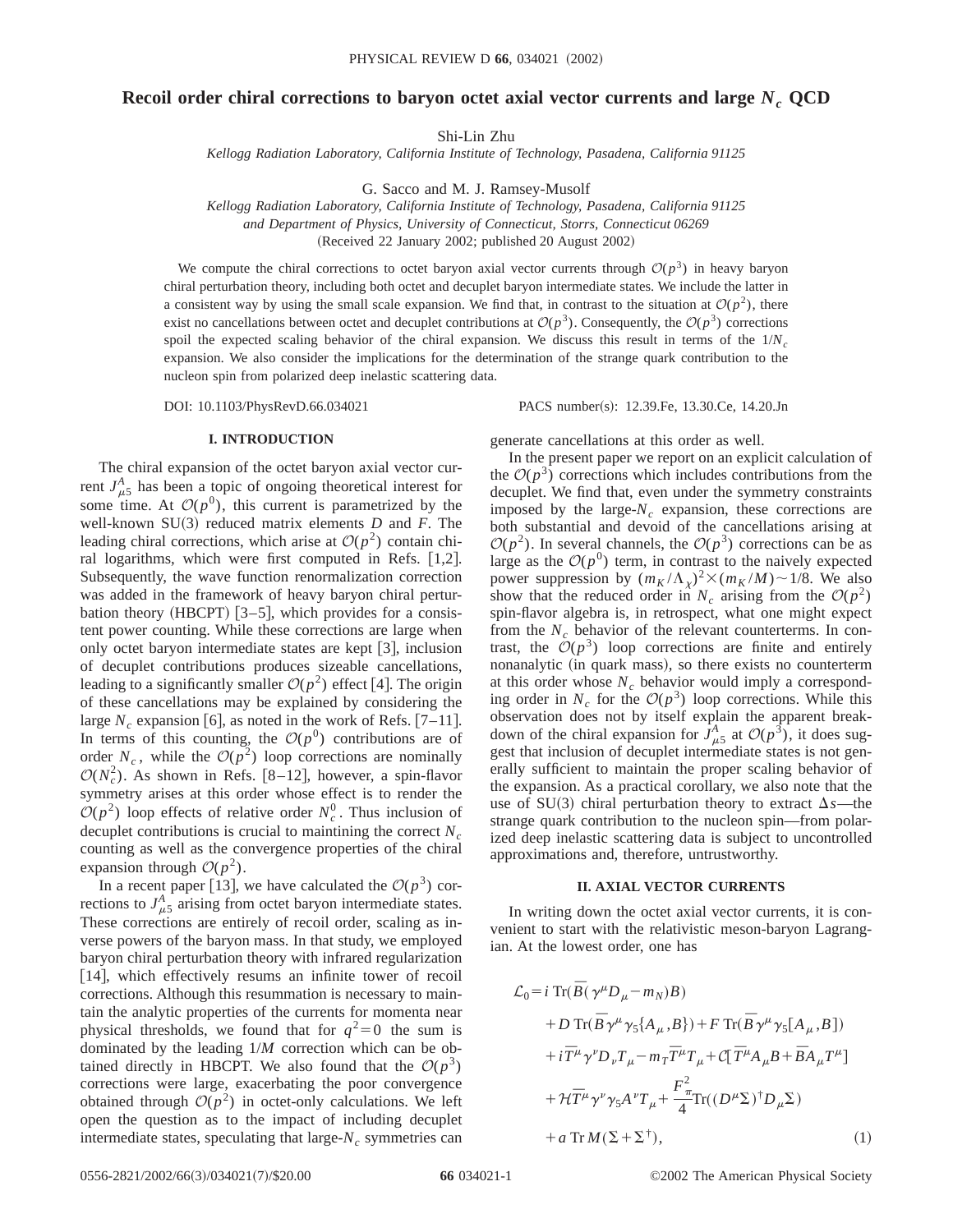$$
D_{\mu}B = \partial_{\mu}B + [V_{\mu}, B],
$$
  
\n
$$
D_{\mu}T_{abc}^{v} = \partial_{\mu}T_{abc}^{v} + (V_{\mu})_{a}^{d}T_{abc}^{v} + (V_{\mu})_{b}^{d}T_{adc}^{v} + (V_{\mu})_{c}^{d}T_{abd}^{v},
$$
  
\n
$$
V_{\mu} = \frac{1}{2}(\xi\partial_{\mu}\xi^{\dagger} + \xi^{\dagger}\partial_{\mu}\xi),
$$
  
\n
$$
\xi = e^{i(\pi/F_{\pi})}, \quad \Sigma = \xi^{2} = e^{2i(\pi/F_{\pi})},
$$
  
\n
$$
\xi = e^{i(\pi/F_{\pi})}, \quad \Sigma = \xi^{2} = e^{2i(\pi/F_{\pi})},
$$
  
\n
$$
\pi = \frac{1}{\sqrt{2}} \begin{pmatrix} \frac{\pi^{0}}{\sqrt{2}} + \frac{\eta}{\sqrt{6}} & \pi^{+} & K^{+} \\ \pi^{-} & -\frac{\pi^{0}}{\sqrt{2}} + \frac{\eta}{\sqrt{6}} & K^{0} \\ K^{-} & \bar{K}^{0} & -\frac{2}{\sqrt{6}}\eta \end{pmatrix},
$$
  
\n
$$
B = \begin{pmatrix} \frac{\Sigma^{0}}{\sqrt{2}} + \frac{\Lambda}{\sqrt{6}} & \Sigma^{+} & p \\ \Sigma^{-} & -\frac{\Sigma^{0}}{\sqrt{2}} + \frac{\Lambda}{\sqrt{6}} & n \\ \Xi^{-} & \Xi^{0} & -\frac{2}{\sqrt{6}\Lambda} \end{pmatrix},
$$

$$
M = \begin{pmatrix} m_u & 0 & 0 \\ 0 & m_d & 0 \\ 0 & 0 & m_s \end{pmatrix}.
$$

One may obtain vector and axial vector current operators from  $\mathcal{L}_0$  by including vector and axial vector sources in the covariant derivatives. The leading  $[O(p^0)]$  operator contains only baryon fields and the SU(3) reduced matrix elements *D* and *F*. Axial vector currents involving both baryons and mesons first appear at  $O(p)$ . Additional purely baryonic axial currents appear at  $\mathcal{O}(p^2)$  [13]. They arise from the SU(3) symmetry breaking (SB) Lagrangian

$$
\mathcal{L}_1 = \frac{m_K^2}{\Lambda_\chi^2} \{ d_1 \text{Tr}(\overline{B} \gamma^\mu \gamma_5 \{ A_\mu, \chi_+ \} B) + d_2 \text{Tr}(\overline{B} \gamma^\mu \gamma_5 A_\mu B \chi_+) + d_3 \text{Tr}(\overline{B} \gamma^\mu \gamma_5 \chi_+ B A_\mu) + d_4 \text{Tr}(\overline{B} \gamma^\mu \gamma_5 B \{ A_\mu, \chi_+ \}) \},
$$
\n(2)

where

$$
\chi_{+} = \frac{1}{2} (\xi^{+} \chi \xi^{+} + \xi \chi^{+} \xi),
$$

$$
\chi = \begin{pmatrix} 0 & 0 & 0 \\ 0 & 0 & 0 \\ 0 & 0 & 1 \end{pmatrix}.
$$

Using  $\mathcal{L}_{0,1}$  one obtains the axial vector current:

$$
J_{\mu}^{A} = \frac{1}{2}D \operatorname{Tr}(\bar{B}\gamma_{\mu}\gamma_{5}\{\xi T^{A}\xi^{\dagger} + \xi^{\dagger}T^{A}\xi, B\}) + \frac{1}{2}F \operatorname{Tr}(\bar{B}\gamma_{\mu}\gamma_{5}[\xi T^{A}\xi^{\dagger} + \xi^{\dagger}T^{A}\xi, B]) + \frac{1}{2}d_{1}\frac{m_{K}^{2}}{\Lambda_{\chi}^{2}} \operatorname{Tr}(\bar{B}\gamma^{\mu}\gamma_{5}\{\xi T^{A}\xi^{\dagger} + \xi^{\dagger}T^{A}\xi, \chi_{+}\}B)
$$
  
+ 
$$
\frac{1}{2}d_{2}\frac{m_{K}^{2}}{\Lambda_{\chi}^{2}} \operatorname{Tr}(\bar{B}\gamma^{\mu}\gamma_{5}(\xi T^{A}\xi^{\dagger} + \xi^{\dagger}T^{A}\xi)B\chi_{+}) + \frac{1}{2}d_{3}\frac{m_{K}^{2}}{\Lambda_{\chi}^{2}} \operatorname{Tr}(\bar{B}\gamma^{\mu}\gamma_{5}\chi_{+}B(\xi T^{A}\xi^{\dagger} + \xi^{\dagger}T^{A}\xi))
$$
  
+ 
$$
\frac{1}{2}d_{4}\frac{m_{K}^{2}}{\Lambda_{\chi}^{2}} \operatorname{Tr}(\bar{B}\gamma^{\mu}\gamma_{5}B\{\xi T^{A}\xi^{\dagger} + \xi^{\dagger}T^{A}\xi, \chi_{+}\}) + \frac{1}{2}\overline{T}^{\nu}\gamma_{\mu}(\xi T^{A}\xi^{\dagger} - \xi^{\dagger}T^{A}\xi)T_{\nu} + \frac{1}{2}\mathcal{H}\overline{T}^{\nu}\gamma_{\mu}\gamma_{5}(\xi T^{A}\xi^{\dagger} + \xi^{\dagger}T^{A}\xi)T_{\nu}
$$
  
+ 
$$
\frac{1}{2}C\overline{T}_{\mu}(\xi T^{A}\xi^{\dagger} + \xi^{\dagger}T^{A}\xi)B + \frac{1}{2}C\overline{B}(\xi T^{A}\xi^{\dagger} + \xi^{\dagger}T^{A}\xi)T_{\mu} + \frac{1}{2}\operatorname{Tr}(\overline{B}\gamma_{\mu}[\xi T^{A}\xi^{\dagger} - \xi^{\dagger}T^{A}\xi, B])
$$
  
+ 
$$
\frac{i}{2}F_{\pi}^{2}\operator
$$

The heavy baryon expansion of  $\mathcal{L}_{0,1}$  and  $J^A_\mu$  is obtained by defining the heavy baryon field  $H(x) = \exp(im_Nv \cdot x)$  (1  $+\hat{v}/2$ *(<i>x*) (*v*<sub>m</sub> is the baryon velocity) and projecting out the postive energy states as in [3]. In this case, all baryon mass terms are removed from the Lagrangian at leading order, leaving only a dependence on the octet-decuplet mass split-

ting,  $\delta = m_{\Delta} - m_N$ . At subleading orders, there are recoil corrections in the form of  $1/m_N$ . In order to consistently include the decuplet we follow the small scale expansion proposed in [16]. In this approach the energy and momenta and the decuplet and octet mass difference  $\delta$  are both treated as small expansion parameters in chiral counting. Note also that in the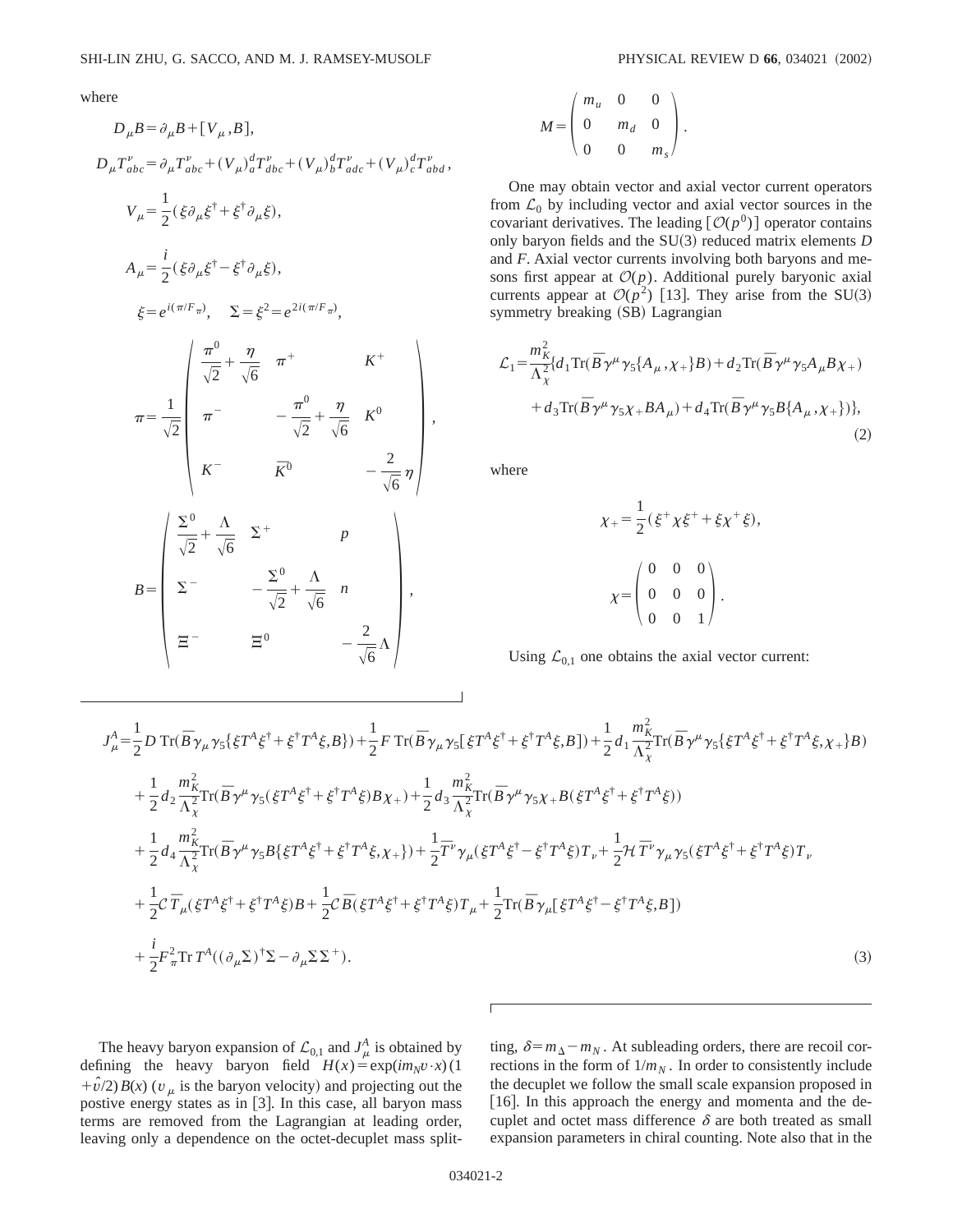TABLE I. The coefficients  $\overline{\lambda}_{ij}^X$  for the wave function renormalization due to the decuplet intermediate states.

|                                            | $\pi$ loop                | kaon loop                   | $\eta$ loop      |
|--------------------------------------------|---------------------------|-----------------------------|------------------|
| $\bar{\lambda}_{pn}$                       | $\,1$                     | $\,1$<br>$\frac{1}{4}$      | $\boldsymbol{0}$ |
| $\overline{\lambda}_{\Lambda\Sigma}$ -     | $11\,$<br>$\overline{24}$ | $rac{2}{3}$                 | $\frac{1}{8}$    |
| $\overline{\lambda}_{\, \Xi^0 \Xi^{\,-} }$ | $\frac{1}{4}$             | $rac{3}{4}$                 | $\frac{1}{4}$    |
| $\overline{\lambda}_{p\Lambda}$            | $\frac{7}{8}$             | $\frac{3}{8}$ $\frac{5}{8}$ | $\boldsymbol{0}$ |
| $\bar{\lambda}_{\Lambda\Xi^-}$             | $\frac{1}{2}$             |                             | $\frac{1}{8}$    |
| $\overline{\lambda}_{n \Sigma}$ –          | $\frac{7}{12}$            | $\frac{13}{24}$             | $\frac{1}{8}$    |
| $\overline{\lambda}_{\Sigma^0\Xi^-}$       | $\frac{5}{24}$            | 19<br>$\overline{24}$       | $\frac{1}{4}$    |
| $\overline{\lambda}_{pp}$                  | $\mathbf{1}$              | $\frac{1}{4}$               | $\boldsymbol{0}$ |
| $\bar{\lambda}_{\Lambda\Lambda}$           | $rac{3}{4}$               | $\frac{1}{2}$               | $\boldsymbol{0}$ |
| $\overline{\lambda}_{\Sigma\Sigma}$        | $\frac{1}{6}$             | $rac{5}{6}$                 | $\frac{1}{4}$    |
| $\bar{\lambda}_{\Xi\Xi}$                   | $\frac{1}{4}$             | $rac{3}{4}$                 | $\frac{1}{4}$    |

heavy baryon expansion, one makes the replacement  $\gamma_{\mu}$  $\rightarrow v_{\mu}$ ,  $\gamma_{\mu} \gamma_5 \rightarrow 2S_{\mu}$ , etc., where  $S_{\mu}$  is the spin operator.

Renormalized matrix elements of  $J_{\mu 5}^{A}$  between octet baryon states up to  $\mathcal{O}(p^3)$  may be written as

$$
\langle B_i | J_{\mu}^A | B_j \rangle = \left\{ \alpha_{ij} + \overline{\alpha}_{ij} \frac{m_K^2}{\Lambda_{\chi}^2} + \sum_{X = \pi, K, \eta} \left[ (\lambda_{ij}^X I_d^X + \overline{\lambda}_{ij}^X I_e^X) \alpha_{ij} \right. \\ \left. + (\beta_{ij}^X I_a^X + \overline{\beta}_{ij}^X I_f^X + \widetilde{\beta}_{ij}^X I_g^X) + \gamma_{ij}^X I_b^X \alpha_{ij} \right. \\ \left. + \theta_{ij}^X I_c^X \alpha_{ij} \right] \right\} \overline{u}_{B_i} \gamma_{\mu} \gamma_5 u_{B_j}, \tag{4}
$$

where the first term on the right-hand side is the lowest order one. The second term arises from the SB terms in Eq.  $(2)$ . The third term in Eq.  $(4)$  arises from the wave function renormalization. The fourth term comes from the vertex correction diagram. The fifth term is the vertex correction from the tadpole diagram. The last term in Eq.  $(4)$  arises from the  $\mathcal{O}(p)$  one-meson operators in  $J^A_\mu$ . Details of the last three terms can be found in  $[13]$ .

Terms with  $\alpha_{ij}^X$ ,  $\overline{\alpha}_{ij}^X$ ,  $\overline{\alpha}_{ij}^X$ ,  $\beta_{ij}^X$ ,  $\gamma_{ij}^X$ , and  $\theta_{ij}^X$  arise from the contribution of octet states only and their expressions are given in  $[13]$ . The remaining terms come from the insertion

TABLE II. The coefficients  $\bar{\beta}_{ij}^X$  for the vertex corrections.

|                                 | $\pi$ loop                             | kaon loop                  | $\eta$ loop            |
|---------------------------------|----------------------------------------|----------------------------|------------------------|
| $\bar{\beta}_{pn}$              | $\frac{5}{6}$                          | 1<br>$\overline{6}$        | $\theta$               |
| $\bar{\beta}_{\Lambda\Sigma}$ - | $\mathbf{1}$<br>$\overline{2\sqrt{6}}$ | $\frac{1}{4\sqrt{6}}$      | $\overline{0}$         |
| $\bar{\beta}_{\Xi^0\Xi^-}$      | $\frac{1}{24}$                         | $\frac{1}{6}$              | 1<br>$\overline{8}$    |
| $\overline{\beta}_{p\Lambda}$   | $\frac{\sqrt{6}}{4}$                   | $\cdot \frac{\sqrt{6}}{8}$ | $\overline{0}$         |
| $\bar{\beta}_{\Lambda \Xi}$ -   | $\sqrt{6}$<br>$\overline{8}$           | $\frac{\sqrt{6}}{8}$       | $\theta$               |
| $\overline{\beta}_{n \Sigma}$ - | $\,1$<br>$-\frac{1}{6}$                | $\,1\,$<br>$\overline{12}$ | $\Omega$               |
| $\bar{\beta}_{\Sigma^0\Xi^-}$   | $\frac{1}{6\sqrt{2}}$                  | 7<br>$12\sqrt{2}$          | $\overline{4\sqrt{2}}$ |

of decuplet states in the loop. The expressions of  $\overline{\lambda}_{ij}^X$ ,  $\overline{\beta}_{ij}^X$ , and  $\tilde{\beta}_{ij}^X$  are presented in Tables I, II, and III respectively. The functions  $I_a^X$  etc., are defined as<sup>1</sup>

$$
I_a^X = \left(\frac{m_X}{\Lambda_\chi}\right)^2 \ln\left(\frac{\mu}{m_X}\right)^2 + \pi \frac{m_X^3}{m_N \Lambda_\chi^2},
$$
  
\n
$$
I_b^X = -\left(\frac{m_X}{\Lambda_\chi}\right)^2 \ln\left(\frac{\mu}{m_X}\right)^2,
$$
  
\n
$$
I_c^X = \frac{\pi}{2} \frac{m_X^3}{m_N \Lambda_\chi^2},
$$
  
\n
$$
I_d^X = \frac{3}{4} I_a^X.
$$
\n(5)

For  $X = K$ ,  $\eta$  we have

$$
I_e^X = 2\frac{\mathcal{C}^2}{\Lambda_X^2} \left\{ - \left[ (2\delta^2 - m_X^2) \ln \left( \frac{\mu}{m_X} \right)^2 + 4\delta \sqrt{m_X^2 - \delta^2} \arccos \frac{\delta}{m_X} \right] + \frac{1}{m_N} \left[ \frac{2}{3} (m_X^2 - 4\delta^2) \sqrt{m_X^2 - \delta^2} \arccos \frac{\delta}{m_X} + \delta \left( m_X^2 - \frac{4}{3} \delta^2 \right) \ln \left( \frac{\mu}{m_X} \right)^2 \right] \right\},
$$
 (6)

<sup>&</sup>lt;sup>1</sup>Here,  $\mu$  ~ 1 GeV denotes the renormalization scale. In our previous analysis [13], this scale was effectively set equal to  $m<sub>N</sub>$ . Moreover, in that work, the variable  $\mu$  denoted the ratio  $m_{\pi}/m_N$ and not the renormalization scale.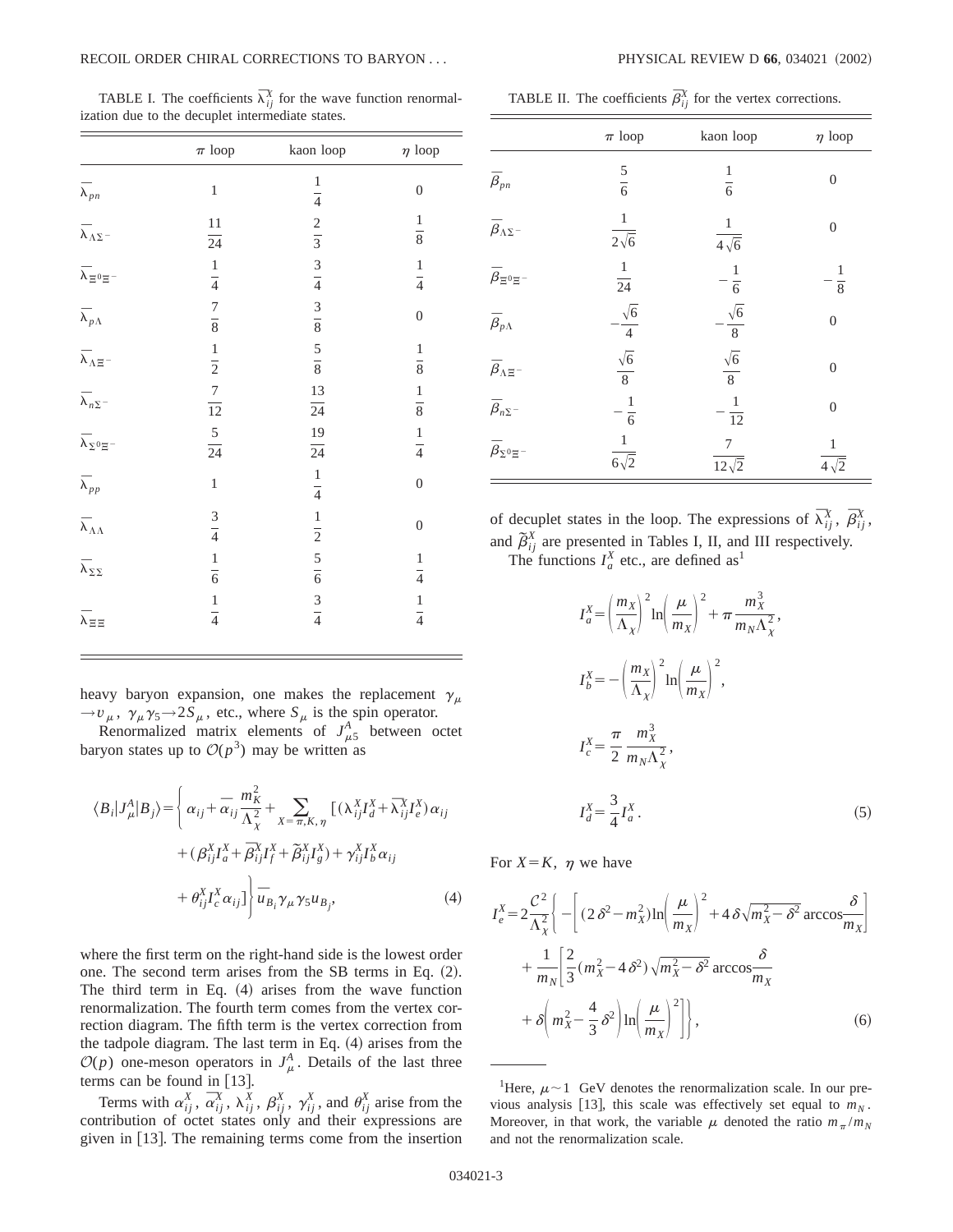TABLE III. The coefficients  $\tilde{\beta}_{ij}^X$  for the vertex corrections.

|                                       | $\pi$ loop                     | kaon loop                                       | $\eta$ loop               |
|---------------------------------------|--------------------------------|-------------------------------------------------|---------------------------|
| $\widetilde{\beta}_{pn}$              | $\frac{8}{3}(D+F)$             | $rac{F+3D}{3}$                                  | $\theta$                  |
| $\widetilde{\beta}_{\Lambda\Sigma}$ - | $\frac{2}{\sqrt{6}}F$          | $\frac{4}{\sqrt{6}}\left(F+\frac{2}{3}D\right)$ | $\frac{1}{\sqrt{6}}D$     |
| $\widetilde{\beta}_{\Xi^0\Xi^-}$      | $-\frac{D-F}{3}$               | $\frac{5F+D}{3}$                                | $3F+D$<br>$\mathfrak{Z}$  |
| $\widetilde{\beta}_{p\Lambda}$        | $-\frac{1}{2\sqrt{6}}(3F+11D)$ | $-\frac{3}{2\sqrt{6}}(F+D)$                     | $\theta$                  |
| $\widetilde{\beta}_{\Lambda \Xi^-}$   | $-\frac{1}{2\sqrt{6}}(3F-D)$   | $\frac{3}{2\sqrt{6}}(D-F)$                      | $\frac{1}{\sqrt{6}}D$     |
| $\widetilde{\beta}_{n\Sigma}$ -       | $\frac{1}{3}(D+5F)$            | $\frac{1}{6}(5F+D)$                             | $\frac{1}{6}(3F-D)$       |
| $\widetilde{\beta}_{\Sigma^0 \Xi^-}$  | $\frac{\sqrt{2}}{6}(2D+F)$     | $\frac{\sqrt{2}}{12}(15D+13F)$                  | $\frac{\sqrt{2}}{4}(D+F)$ |

$$
I_f^X = \frac{20}{27} \frac{\mathcal{H}C^2}{\Lambda_X^2} \Bigg\{ - \Bigg[ (2 \delta^2 - m_X^2) \ln \Bigg( \frac{\mu}{m_X} \Bigg)^2 + 4 \delta \sqrt{m_X^2 - \delta^2} \arccos \frac{\delta}{m_X} \Bigg] + \frac{1}{m_N} \Bigg[ \frac{2}{3} (m_X^2 - 4 \delta^2) \sqrt{m_X^2 - \delta^2} \times \arccos \frac{\delta}{m_X} + \delta \Bigg( m_X^2 - \frac{4}{3} \delta^2 \Bigg) \ln \Bigg( \frac{\mu}{m_X} \Bigg)^2 \Bigg] \Bigg\}, \tag{7}
$$

$$
I_g^X = \frac{2}{3} \frac{\mathcal{C}^2}{\Lambda_X^2} \left\{ - \left[ \left( m_X^2 - \frac{2}{3} \delta^2 \right) \ln \left( \frac{\mu}{m_X} \right)^2 + \frac{4}{3} \frac{(m_X^2 - \delta^2)^{3/2}}{\delta} \right. \right.
$$
  
× arccos $\frac{\delta}{m_X} - \frac{2}{3} \pi \frac{m_X^3}{\delta} \right\} - \frac{1}{m_N} \left[ \frac{4}{3} (m_X^2 - \delta^2)^{3/2} \right.$   
× arccos $\frac{\delta}{m_X} + \delta \left( m_X^2 - \frac{2}{3} \delta^2 \right) \ln \left( \frac{\mu}{m_X} \right)^2 \right].$  (8)

Replacing the combination

$$
\frac{\delta}{\sqrt{m_X^2 - \delta^2}}
$$

in Eqs.  $(6)–(8)$  by

$$
\frac{1}{\sqrt{\delta^2 - m_X^2}} \ln \left( \frac{\delta + \sqrt{\delta^2 - m_X^2}}{m_X} \right)
$$

we obtain expressions for  $I_{e,f,g}^{\pi}$ . In this work we explicitly keep the pion loop contribution. If we truncate at order  $\mathcal{O}(p^2)$  and ignore the pion loops and take  $\delta=0$  and  $m_\eta^2$  $=$  $\frac{4}{3}m_K^2$ , we reproduce the expressions in [3,4] exactly. Note that we retain only loop corrections having nonanalytic de-

pendence on quark masses. Analytic terms  $(e.g., \alpha m_K^2)$  have been absorbed into the counterterms  $d_{1-4}$ .

# **III.**  $N_c$  **COUNTING**

As discussed in a beautiful series of papers  $[8-12]$ , the baryon axial vector currents have an expansion in  $1/N_c$  involving  $SU(6)$  spin-flavor operators:

$$
G^{ia} = q^{\dagger} \frac{\sigma^i}{2} \frac{\lambda^a}{2} q,\tag{9}
$$

$$
T^a = q^{\dagger} \frac{\lambda^a}{2} q,\tag{10}
$$

$$
J^i = q^{\dagger} \frac{\sigma^i}{2} q,\tag{11}
$$

where *q* and  $q^{\dagger}$  are SU(6) quark creation and annihilation operators and  $\lambda^a$  and  $\sigma^i$  are the Gell-Mann and Pauli matrices, respectively. At leading order in  $1/N_c$ , one has

$$
J_{i5}^a \equiv A^{ia} \propto G^{ia},\tag{12}
$$

where the coefficient of proportionality is of order unity and where terms of relative order  $1/N_c$  have been dropped. The  $N_c$  counting rules give  $G^{ia} \sim N_c$ . Thus the  $\mathcal{O}(p^0)$  current is  $\mathcal{O}(N_c)$ , while loop corrections, which contain three insertions of  $A^{ia}$  divided by  $F^2_{\pi} \sim N_c$  are nominally of order  $N_c^2$ . However, the  $SU(6)$  commutator algebra

$$
[G^{ia}, G^{jb}] = \frac{i}{4} \delta^{ij} f^{abc} T^c + \frac{i}{6} \delta^{ab} \epsilon^{ijk} J^k + \frac{i}{2} d^{abc} \epsilon^{ijk} G^{kc}
$$
\n(13)

implies that the  $O(p^2)$  loop corrections, which depend on double commutators of  $A^{ia}$ , are actually of order  $N_c^0$ , since each commutator reduces the naive counting by one power of  $N_c$ .

Because the  $O(p^2)$  loops are divergent, there must exist counterterms of the same order which absorb the infinities. The most general  $O(p^2)$  operators arising at this order include those proportional to  $d_{1 \cdots 4}$  in Eq. (2).<sup>2</sup> These operators involve one insertion of  $A^{ia}$  times  $m_P^2/\Lambda_\chi^2$ , where  $m_P$ is the Goldstone boson mass. The latter is  $\mathcal{O}(N_c^0)$  whereas  $\Lambda_{\chi}^2 = (4\pi F_\pi)^2$  is  $\mathcal{O}(N_c)$ . Thus, the  $\mathcal{O}(p^2)$  counterterms are  $\mathcal{O}(N_c^0)$ . Self-consistency of the theory implies that the  $\mathcal{O}(p^2)$ loop corrections must also be of  $O(N_c^0)$ . Otherwise, there would exist a mismatch between the divergent loops and the counterterms which render them finite in the large  $N_c$  limit. In retrospect, then, one might have anticipated the existence

<sup>&</sup>lt;sup>2</sup>There exist additional operators proportional to  $m_\pi^2$  and  $q^2$  as well. The finite parts of the former are numerically insignificant while the latter do not contribute to the  $q^2=0$  currents. Thus we do not show them explicitly, though their presence is required to remove the divergences.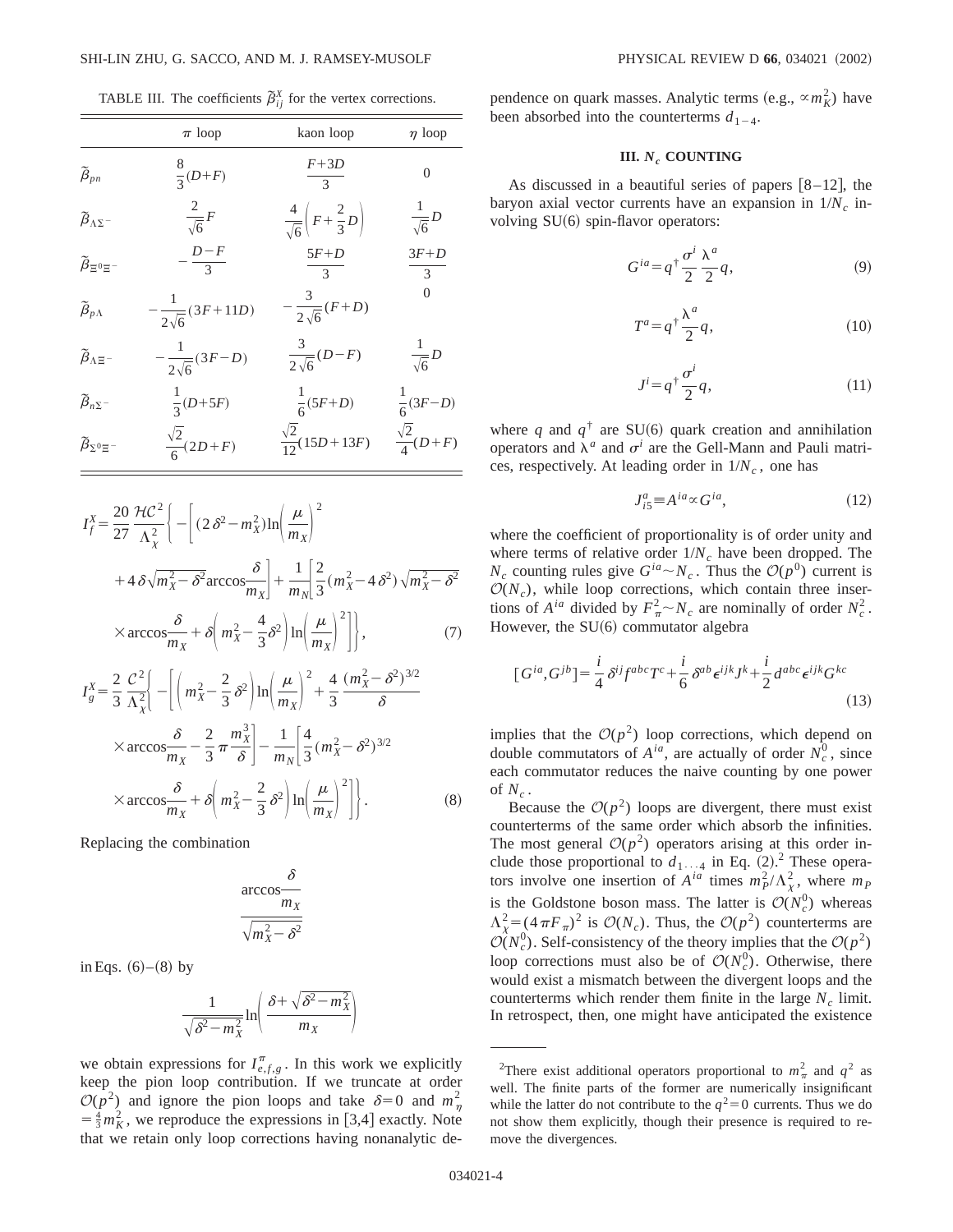TABLE IV. The separation of fit results into pure  $\mathcal{O}(p^0)$  and  $\mathcal{O}(p^2)$  pieces where we have used  $\delta=0.3$  GeV,  $m_N\rightarrow\infty$ ,  $\mathcal{C}=$  $-1.5$ , and  $H=-2.25$  as inputs. The fit yields  $D=0.63$ ,  $F=$  $-0.45$ ,  $d_1=0.79$ ,  $d_2=1.87$ ,  $d_3=1.43$ , and  $d_4=-1.13$  with  $\chi^2$  $=0.15.$ 

|                                                                                                                                                                                               | Full fit results | Tree level only | $\mathcal{O}(p^2)$ only |
|-----------------------------------------------------------------------------------------------------------------------------------------------------------------------------------------------|------------------|-----------------|-------------------------|
|                                                                                                                                                                                               | 1.28             | 0.18            | 1.10                    |
| $g^{A}_{\  \, A} \, g^{A}_{\Lambda \Sigma}$<br>$g^{A}_{\Lambda \Sigma}$<br>$g^{A}_{\Lambda \Xi}$<br>$g^{A}_{\Lambda \Xi}$<br>$g^{A}_{\Sigma^0 \Xi}$<br>$g^{A}_{\Xi^0 \Xi}$<br>$g^{A}_{\Xi^+}$ | 0.59             | 0.51            | 0.08                    |
|                                                                                                                                                                                               | $-0.83$          | 0.29            | $-1.12$                 |
|                                                                                                                                                                                               | 0.29             | $-0.81$         | 1.10                    |
|                                                                                                                                                                                               | 0.32             | 1.08            | $-0.76$                 |
|                                                                                                                                                                                               | 0.97             | 0.13            | 0.84                    |
|                                                                                                                                                                                               | $-0.02$          | 1.08            | $-1.10$                 |
|                                                                                                                                                                                               | 0.32             | $-0.57$         | 0.89                    |

of a large- $N_c$  spin-flavor algebra whose affect is to reduce the nominal  $N_c$  order of the loops to match that of the counterterms.

In contrast, there exist no counterterm operators at  $\mathcal{O}(p^3)$ , and the loop contributions of this order are entirely finite and nonanalytic in  $m_q$ . Thus one has no self-consistency requirement at  $O(p^3)$  involving counterterms and loops to force a reduction in the nominal  $N_c$  order of the latter. In particular, the  $O(p^3)$  wave function renormalization and vertex corrections involve three insertions of  $A^{ia}$  divided by  $F^2_{\pi} \times m_N$ . Since  $m_N$  is  $\mathcal{O}(N_c)$ , these loop effects are nominally order  $N_c$ . In the absence of any algebra which reduces this nominal order, one might expect them to be numerically significant. As a practical matter, we find that inclusion of decuplet intermediate states produces no cancellations indicative of an algebraic reduction in the nominal  $N_c$  order of these graphs. Similarly, the  $\mathcal{O}(p^3)$  seagull graphs involving the chiral connection, which have nominal chiral order  $O(N_c^0)$ , receive only octet contributions, so no cancellations are possible in this case. We also find that these contributions can be significant. Indeed, as we show below, the  $O(p^3)$  contributions are generally as large or larger than the  $O(p^2)$  terms, in accordance with naive scaling arguments.

TABLE V. The separation of fit results into pure  $\mathcal{O}(p^0)$  and  $\mathcal{O}(p^2)$  pieces where we have used  $\delta=0.3$  GeV,  $m_N\rightarrow\infty$ ,  $\mathcal{C}=$  $-2D$ , and  $H=-3D$  as inputs. The fit yields  $D=0.46$ ,  $F=0.31$ ,  $d_1 = -0.80$ ,  $d_2 = 0.93$ ,  $d_3 = -0.63$ , and  $d_4 = 0.78$  with  $\chi^2 = 0.002$ .

|                                                                                              | Full fit results | Tree level only | $\mathcal{O}(p^2)$ only |
|----------------------------------------------------------------------------------------------|------------------|-----------------|-------------------------|
|                                                                                              | 1.26             | 0.77            | 0.49                    |
| $g_{pn}^A$<br>$g_{\Lambda\Sigma}^A -$<br>$g_{p\Lambda}^A$                                    | 0.62             | 0.38            | 0.24                    |
|                                                                                              | $-0.89$          | $-0.57$         | $-0.32$                 |
| $g^A_{\Lambda \Xi}$ -                                                                        | 0.32             | 0.19            | 0.13                    |
| $g_{n\Sigma}^A$ -                                                                            | 0.34             | 0.15            | 0.19                    |
| $g_{\Sigma^0 \Xi^-}^A$                                                                       | 0.92             | 0.54            | 0.38                    |
|                                                                                              | 0.15             | 0.15            | 0                       |
| $\begin{array}{l} \xi\frac{A}{\Xi}{}^{0}\Xi^-\qquad \\ g\frac{A}{8}{}^{\dagger} \end{array}$ | 0.17             | 0.13            | 0.04                    |
|                                                                                              |                  |                 |                         |

TABLE VI. The separation of fit results into pure  $\mathcal{O}(p^0)$  and  $\mathcal{O}(p^2)$  pieces where we have used  $\delta=0.3$  GeV,  $m_N \rightarrow \infty$ ,  $d_{1-4}$  $=0, \mathcal{C}=-2D$ , and  $\mathcal{H}=-3D$  as inputs. The fit yields  $D=0.51$  and  $F=0.25$  with  $\chi^2=1.1$ .

|                                                                                                                                                                                                                      | Full fit results | Tree level only | $\mathcal{O}(p^2)$ only |
|----------------------------------------------------------------------------------------------------------------------------------------------------------------------------------------------------------------------|------------------|-----------------|-------------------------|
|                                                                                                                                                                                                                      | 1.10             | 0.76            | 0.34                    |
|                                                                                                                                                                                                                      | 0.66             | 0.42            | 0.24                    |
|                                                                                                                                                                                                                      | $-0.88$          | $-0.51$         | $-0.37$                 |
|                                                                                                                                                                                                                      | 0.31             | 0.10            | 0.21                    |
|                                                                                                                                                                                                                      | 0.29             | 0.26            | 0.03                    |
|                                                                                                                                                                                                                      | 1.05             | 0.54            | 0.51                    |
|                                                                                                                                                                                                                      | 0.35             | 0.26            | 0.09                    |
| $g^{A}_{pn}$<br>$g^{A}_{\Lambda\Sigma}$ -<br>$g^{A}_{\Lambda}$<br>$g^{A}_{\Lambda}$<br>$g^{A}_{\Lambda}$<br>$g^{A}_{\Sigma}$<br>$g^{A}_{\Sigma}$<br>$g^{A}_{\Xi}$<br>$g^{A}_{\Xi}$<br>$g^{A}_{\Xi}$<br>$g^{A}_{\Xi}$ | 0.26             | 0.07            | 0.19                    |

### **IV. NUMERICAL ANALYSIS**

In Tables IV–VII we present various fits to the octet axial vector currents, showing the contributions arising at various orders in *p*. For notational simplicity we define the axial couplings  $g_{ij}^A$  as

$$
\langle B_i | J^A_\mu | B_j \rangle = g^A_{ij} \overline{u}_{B_i} \gamma_\mu \gamma_5 u_{B_j}, \tag{14}
$$

where we have omitted the induced pseudoscalar terms. In general, we have eight low-energy constants  $(LEC's)$  to be determined: *D*, *F*,  $d_{1-4}$ , *H*, and *C*. However, there exist experimental data for only six octet matrix elements  $[15]$ . Consequently, we must invoke additional assumptions in order to complete the analysis.

The constants  $\mathcal C$  and  $\mathcal H$  can be treated using one of several approaches. Drawing entirely on experimental data, the magnitude of C can be determined from the decay width of the  $\Delta$ . At leading order, one has  $|\mathcal{C}| = 1.5$  [16], which is consistent with the large  $N_c$  prediction [10,11]. Loop corrections to this result arise at  $\mathcal{O}(p^2)$ . Since C enters the axial vector currents at  $\mathcal{O}(p^2)$ , chiral corrections to the value of C as determined from the  $\Delta$  decay width affect our analysis at  $\mathcal{O}(p^4)$ . Unfortunately, the phase of  $C$  cannot be determined in this manner, and so one must rely on auxiliary considerations. For ex-

TABLE VII. The separation of fit results into pure  $\mathcal{O}(p^0)$ ,  $\mathcal{O}(p^2)$ , and  $\mathcal{O}(p^3)$  pieces where we have used  $\delta = 0.3$  GeV,  $m_N$ = 0.94 GeV,  $C=-2D$ , and  $H=-3F$  as inputs. The fit yields *D*  $=0.39$ ,  $F=0.22$ ,  $d_1=-1.97$ ,  $d_2=1.14$ ,  $d_3=-0.45$ , and  $d_4=$  $-0.06$  with  $\chi^2$ =0.12.

|                                                                                         |         | Full fit results Tree level only $O(p^2)$ only $O(p^3)$ only |         |         |
|-----------------------------------------------------------------------------------------|---------|--------------------------------------------------------------|---------|---------|
|                                                                                         | 1.26    | 0.61                                                         | 0.41    | 0.24    |
| $g_{\stackrel{A}{\rho_{\Lambda\Sigma}-}}^{A}$<br>$g_{\stackrel{A}{\rho_{\Lambda}}}^{A}$ | 0.58    | 0.32                                                         | 0.14    | 0.12    |
|                                                                                         | $-0.92$ | $-0.43$                                                      | $-0.11$ | $-0.38$ |
| $g^A_{\Lambda \Xi}$ -                                                                   | 0.26    | 0.11                                                         | 0.05    | 0.10    |
|                                                                                         | 0.33    | 0.17                                                         | 0.03    | 0.13    |
| $g^A_{n\Sigma^-}$<br>$g^A_{\Sigma^0\Xi^-}$                                              | 0.87    | 0.43                                                         | 0.05    | 0.39    |
| $g^A_{\Xi^0\Xi^-}$                                                                      | 0.22    | 0.17                                                         | $-0.02$ | 0.07    |
| $g_8^A$ †                                                                               | 0.32    | 0.08                                                         | 0.17    | 0.07    |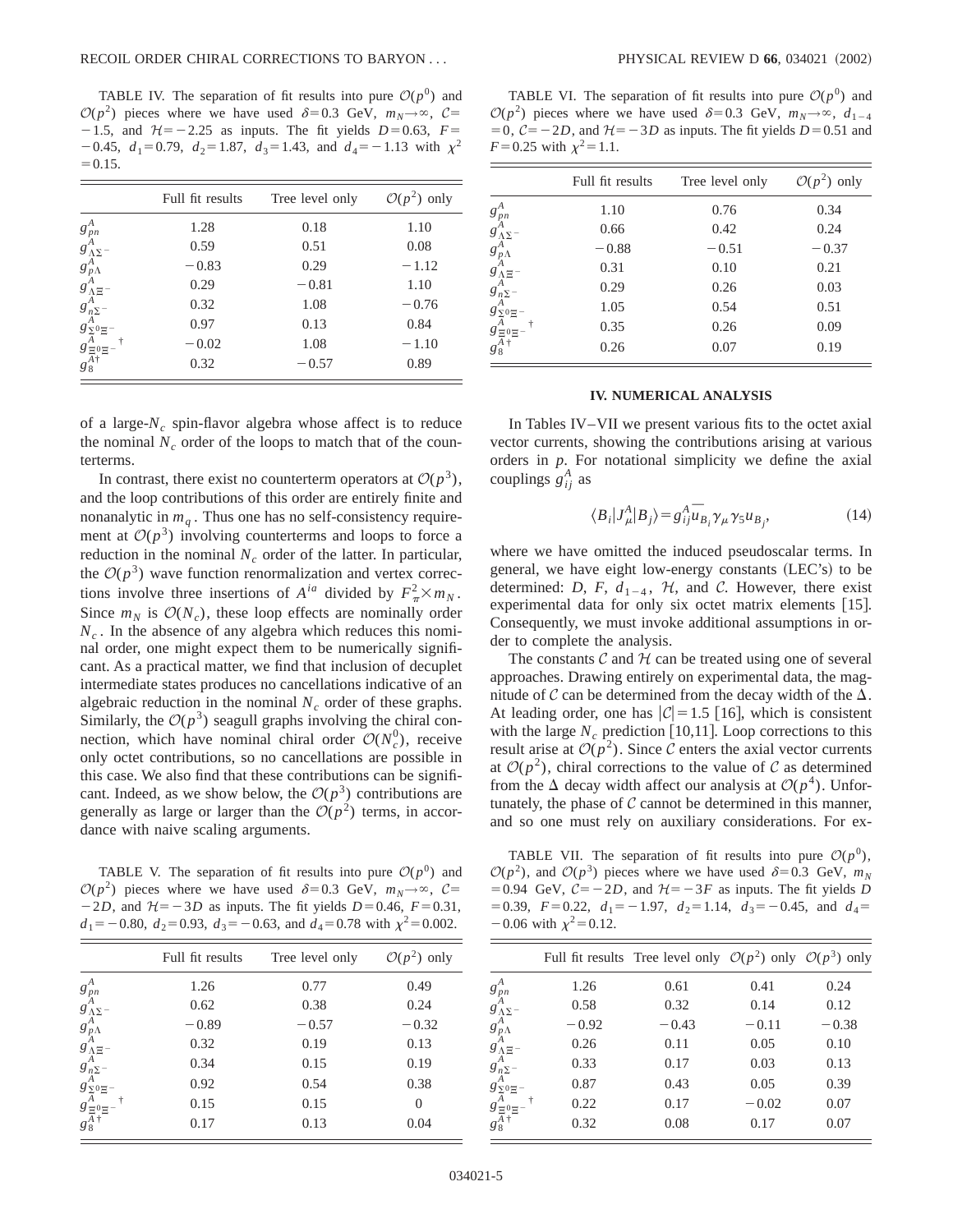ample,  $SU(6)$  symmetry implies C and D have the opposite phase. In what follows, we make this choice for the phase.

The situation regarding  $H$  is more problematic. This LEC does not appear at leading order in any physical decay amplitude. It does, however, give the strong  $\pi\Delta\Delta$  coupling at leading order  $[16]$ . A determination of this constant is, therefore, highly dependent on model assumptions. In the large  $N_c$  limit, for example,  $\mathcal{H} = -\frac{9}{5}(D+F)$ . Various quark models yield the same result  $[18–20]$ . On the other hand, a light cone QCD sum rule analysis [17] yields  $|\mathcal{H}| = 1.35$ , which is only half of a large  $N_c$  or quark model prediction and is approximately the same value as extracted from from the isobar production experiments in  $\pi^- p \rightarrow \pi^+ \pi^- n$  near threshold  $[21]$ . This constant has also been extracted from decay widths using HBCPT to  $\mathcal{O}(p^2)$  [22]. Recently, H was determined from a fit to phase shift data in the fourth order chiral perturbation theory analysis [23]. The results imply 0.94  $\leq \mathcal{H} \leq 2.65$ . While the magnitude of  $\mathcal{H}$  for this range is consistent with both the large  $N_c$  and QCD sum rule analyses, the phase differs from all other approaches. It was emphasized in Ref. [23], however, that  $H$  enters pion nucleon scattering at third order loop so it cannot be pinned down precisely. Fortunately, in the case of the axial vector currents, H arises at  $O(p^3)$ , so the impact of uncertainty in this constant is not as pronounced as in the case of C.

A final possibility for treating  $\mathcal C$  and  $\mathcal H$  is to follow the analysis of Refs.  $[8-12]$  and invoke the SU(6) relations: C  $=-2D$ ,  $\mathcal{H}=-3D$ <sup>3</sup>. Doing so reduces the number of fit parameters to six.<sup>4</sup> The authors of Refs.  $[8-12]$  found that use of  $SU(6)$  relations among the LECs minimizes the size of the  $\mathcal{O}(p^2)$  loop corrections, in accordance with the cancellations expected from large  $N_c$  arguments. It is not possible to apply similar relations to  $d_{1-4}$ , however, since they parametrize explicit symmetry-breaking terms in the Lagrangian.

In Table IV we give a fit through  $O(p^2)$  using the experimentally determined magnitude for  $C$ , a phase opposite to that of *D*, and the quark model value for  $H$ . The remaining six LECs are determined from the nucleon and hyperon semileptonic decay data. Under these conditions, the  $O(p^2)$ corrections (including both loop effects and symmetry breaking terms) are generally as large as the  $\mathcal{O}(p^0)$  contributions. However, invoking the SU(6) relations among *D*, *C*, and  $H$ changes this situation considerably, as illustrated in Table V. In this case, the relative importance of the  $O(p^2)$  terms is considerably reduced and the  $\chi^2$  improved. In Table VI we show the corresponding fit using the  $SU(6)$  relations but setting  $d_{1-4}$ =0. The latter fit corresponds roughly to the analysis of Refs. [8–12], which illustrated the impact of  $\mathcal{O}(p^2)$ loop cancellations in the symmetry limit. Generally speaking, inclusion of  $d_{1-4}$  improves the quality of the fit as well as the scaling behavior of the chiral expansion through  $\mathcal{O}(p^2)$ .

In Table VII we give the best fit through  $O(p^3)$ . Here, we have used the SU $(6)$  relations for *D*, *C*, and *H* in order to produce the cancellations at  $\mathcal{O}(p^2)$ . We observe that the  $\mathcal{O}(p^3)$  contributions are generally as large or larger than the  $\mathcal{O}(p^2)$  terms and, in several channels, as large as the  $\mathcal{O}(p^0)$ terms. This pattern becomes even more pronounced away from the  $SU(6)$  limit for the LECs, in which case neither the  $\mathcal{O}(p^2)$  nor the  $\mathcal{O}(p^3)$  terms scale as expected.

The breakdown of the chiral expansion which we observe at  $\mathcal{O}(p^3)$  reflects a number of factors: the large magnitude of the kaon mass, which appears in the numerator of the expressions in Eqs.  $(5)$ ; the apparent absence of cancellations (and an underlying large  $N_c$  spin-flavor algebra) among the recoil order corrections; and the appearance of factors of  $\pi$  in integrals  $I_a^X$  and  $I_c^X$  arising at this order.

## **V. DISCUSSION**

It has been known for many years that tree-level  $SU(3)$ relations are remarkably successful in describing a number of the low-lying properties of hadrons, such as pseudoscalar masses and baryon axial vector currents. Ideally, chiral perturbation theory—together with the large  $N_c$  expansion should suffice to explain why these relations work so well. With such an understanding in hand, one would have had considerable confidence in exploiting these relations to determine quantities for which one has no direct measurement, such as the strange quark contribution to the nucleon spin,  $\Delta s$ . In the present study, however, we observe that the chiral expansion for baryon octet axial vector currents does not appear to be under control. While large  $N_c$  considerations imply that the expansion works reasonably well through  $\mathcal{O}(p^2)$ , it breaks down completely at  $\mathcal{O}(p^3)$ .<sup>5</sup> While a theoretical justification for applying  $SU(3)$  symmetry to the octet axial vector currents may exist, $6$  we are unable to provide one at this time.

As a practical consequence of this situation, we consider the determination of  $\Delta s$  from polarized deep inelastic scattering  $(DIS)$  data. As shown in Ref. [25], one may express  $\Delta s$  in terms of the polarized structure function integrals

$$
\Gamma_{p,n} = \int_0^1 dx \, g_1^{p,n}(x) \tag{15}
$$

as

$$
\Delta s = \frac{3}{2} [\Gamma_p + \Gamma_n] - \frac{5\sqrt{3}}{6} g_8^A,
$$
 (16)

 $1/N_c$  corrections to Eq. (12):  $C = -2D$ ,  $H = 3D - 9F$  in our fit. The fit results turn out to be the same. We thank E. Jenkins for suggesting this point.

 $4A$  further reduction in the number of parameters may occur when the double expansion in  $m_q$  and  $1/N_c$  of Ref. [24] is used.

<sup>&</sup>lt;sup>5</sup>However, we observe that at  $O(p^2)$  there exist some channels for which the large  $N_c$  cancellations are not strong (see, e.g., Table V).  ${}^{6}$ See, e.g., the regulator scheme proposed in Ref. [26].